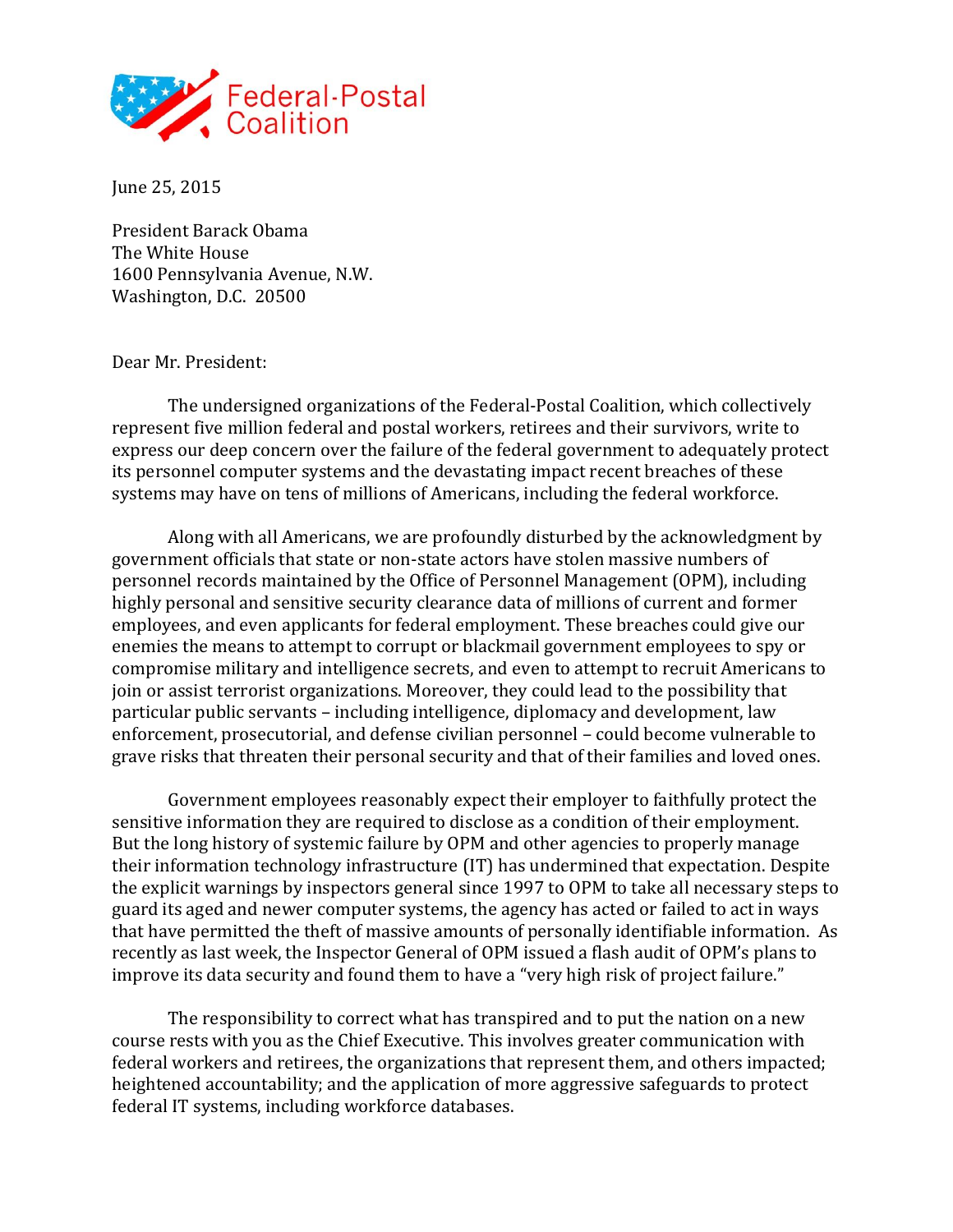To date, federal leaders have shared woefully insufficient information with the federal workforce, retirees and the American people about the breaches that have occurred, the extent of information revealed and what measures are being taken to prevent further harm. More meaningful and timely communication with those affected is critical. In addition, the financial credit reporting measures OPM has offered to those whose information has been compromised are woefully inadequate. We urge you to mandate immediate measures that inform federal employees, former employees and others whether their personal information has been disclosed through the breach of federal personnel and security clearance systems, and provide them with long-term credit protection measures.

The challenge of overhauling the legacy and current federal personnel systems to assure their protection also requires intensive effort. As you did with Healthcare.gov, we call upon you to immediately appoint a task force of leading agency, defense/intelligence, and private-sector IT experts, with a short deadline, to assist in the ongoing investigation, apply more forceful measures to protect federal personnel IT systems, and assure adequate notice to the federal workforce and the American public. The task force should be responsible for rebuilding the government's personnel databases to ensure their protection and functionality to the greatest extent possible. The gravity of the situation necessitates the full attention of the Administration and the leadership involvement of your top technology officials.

We also call upon you to request supplementary appropriations to ensure that these aims are fulfilled as quickly as possible. Time is not on our side; we do not have years to wait for OPM to complete this task on its own.

Our nation will remain strong because its people and its government are resolute in their commitment to the preservation of its security. We cannot allow the government's IT practices of the past to continue. The recent breaches are a wake-up call to this country and its leaders about the dangers of cyberterrorism and the critical need to protect our government's core functions. We ask you to apply the highest priority to these concerns in continuing to keep our country safe.

Thank you for your time and consideration of our views. Questions related to this communication should be directed to Alan Lopatin, Chairman of the Federal-Postal Coalition, at 202-487-4800 o[r Alan@ledgecounsel.com.](mailto:Alan@ledgecounsel.com)

Sincerely,

American Federation of Government Employees American Federation of State, County and Municipal Employees American Foreign Service Association FAA Managers Association Federal Managers Association Federally Employed Women